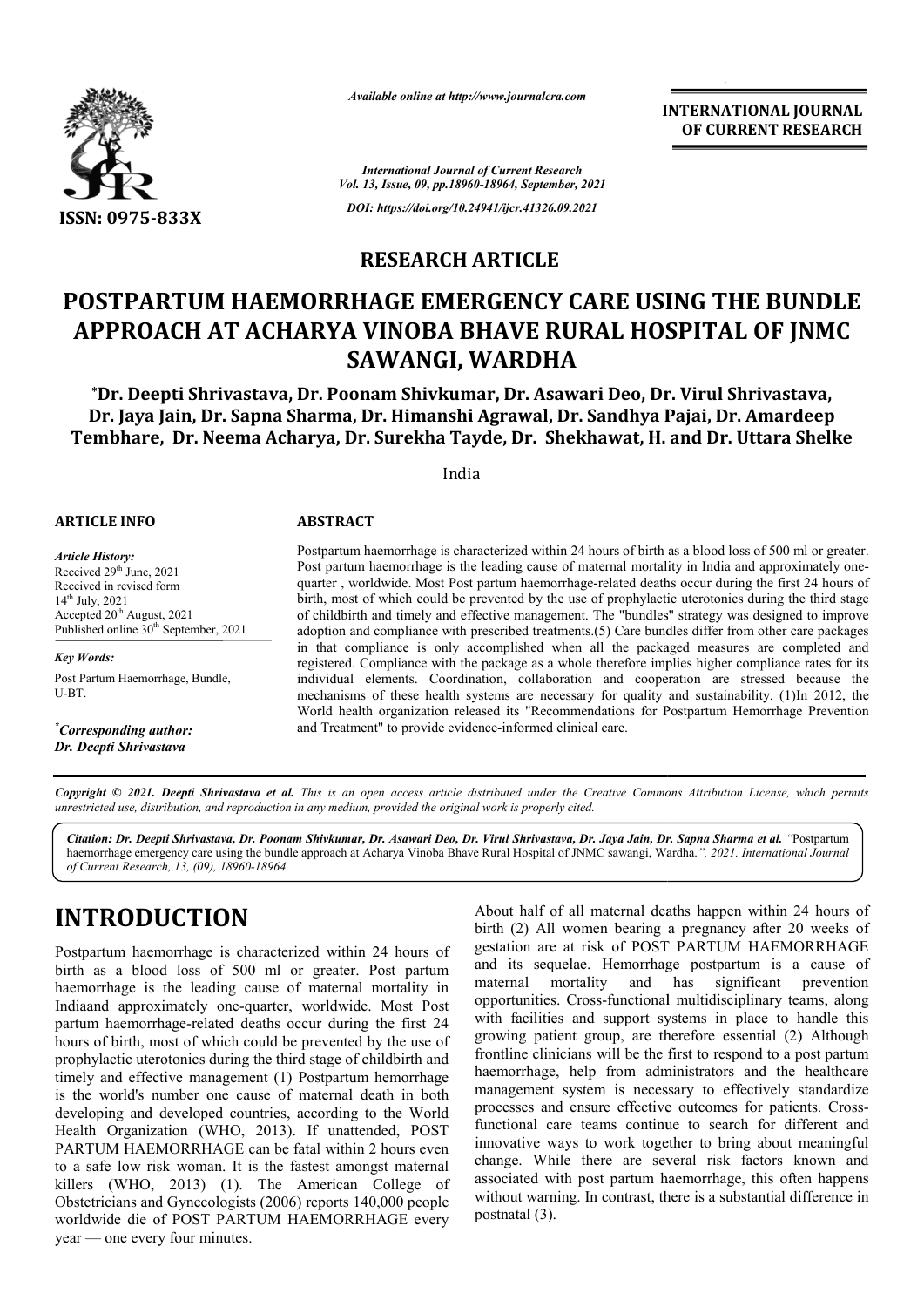Observations and management in various hospital In 2001, the Institute for Healthcare Improvement developed a systematic approach to bundling care to enhance the quality and efficiency of care delivery. The Institute for Healthcare Improvement described bundles as 'small sets of evidencebased treatments for a given patient population and care environment, resulting in significantly better outcomes when implemented together than when implemented individually.'(4) The "bundles" strategy was designed to improve adoption and compliance with prescribed treatments.(5) Care bundles differ from other care packages in that compliance is only accomplished when all the packaged measures are completed and registered. Compliance with the package as a whole therefore implies higher compliance rates for its individual elements. Coordination, collaboration and cooperation are stressed because the mechanisms of these health systems are necessary for quality and sustainability.(1)In 2012, the World health organization released its "Recommendations for Postpartum Hemorrhage Prevention and Treatment" to provide evidence-informed clinical care. egistered. Compliance with the package as a whole<br>ore implies higher compliance rates for its individual<br>nts. Coordination, collaboration and cooperation are<br>ed because the mechanisms of these health systems are<br>sary for q

Dr Thomas Burke (Chief, Division of Global Health and Human Rights, Emergency Department, Massachusetts General Hospital Harvard University) and his team introduced a comprehensive management of post partum haemorrhage using bundle approach. This technique looks into the technical and non-technical components and it was utilized by 55 facilities in Maharashtra. He is known for his low cost innovations for developing world. With his patent uterine ballon tamponade device (comprising of a special catheter and condom), he is currently running a pilot study with 11 medical colleges in India to cater to tackle the complications of Post partum haemorrhage using uterine ballon tamponade and other bundle care approach.

**Aims and objectives:** This study aims at comparing the outcome in terms of maternal mortality and morbidity after the introduction of post partum haemorrhage bundle care programme as a routine practice in management of post partum haemorrhage, comparing the data from before 2017 prior to introduction of the programme and post 2017 after introduction.

# **MATERIALS AND METHODS**

This research is a retrospective, observational study with systematic assessment of the efficacy and protection of uterine ballon tamponade 's incorporation into post partum haemorrhage treatment along with other components, making a bundle care approach. Study period from march 2016 to march 2020 was considered. During the study period all the patients who underwent mild to moderate post partum haemorrhage were assessed consecutively before and after incorporation of bundle care approach. For our study we considered hospital settings at Acharya Vinoba Bhave hospital of Jawaharlal Nehru medical colleges awangi. Between 2 october 2017 and 8 december 2017, the consultation for the creation of post partum haemorrhage care packages was conducted among international maternal health experts. Completion of the online surveys and attendance at the in-person meeting indicated approval of the participants (7) an institutional review board had requested a review of the consultation. Postpartum hemorrhage has been defined as bleeding that a professional birth attendant feels severe and alarming for this exercise

post partum haemorrhage, bleeding has been described as nonresponsive to initial care and requiring an additional colletion responsive to initial care and requiring an additional colletion<br>of procedures. This way treatment was established. All World health organisation recommendations were assessed for appropriateness within given setting, resulting in 14 interventions eligible for inclusion the 14 interventions were then classified according to purpose (prevention, first response, and response to refractory post partum haemorrhage); application to vaginal delivery, cesarean delivery, or any type of delivery; and application during the third stage of labor or the first 24 hours postpartum (3). the first 24 hours postpartum (3) furthermore, in the absence of an agreed concept of refractory assessed for priateness within given setting, resulting in 14 entions eligible for inclusion the 14 interventions were lassified according to purpose (prevention, first response, response to refractory post partum haemorrh

Fig1,2-showing post partum haemorrhage emergency response Fig1,2-showing post partum haemorrhage emergency response card devised by bundle care approach, practiced in present study.



- **Early identification of atonic post partum Early identification of atonic <br>haemorrhageor excessive bleeding P/v.**
- During Full term normal vaginal delivery
- Active management of third stage of labor
- Evacution of urinary bladder ,Bimanual massage
- Hemostatics
- Inj Oxytocin
- During Full term normal vaginal delive<br>
 Active management of third stage of la<br>
Evacution of urinary bladder ,Bimanua<br>
 Hemostatics<br>
 Inj Oxytocin<br>
 Tab misoprost-Subcutaneous,per rectal
- InjCarboprost
- Tamponade/Uterine ballon tamponade
- Exploration after Full term normal vaginal delivery

#### **during lower segment caeserean section segment caeserean**

- Inj oxytocin
- Injcarboprost
- UBT
- B-lynch sutures
- Stepwise uterine artery, ovarianartery, internal iliac artery ligation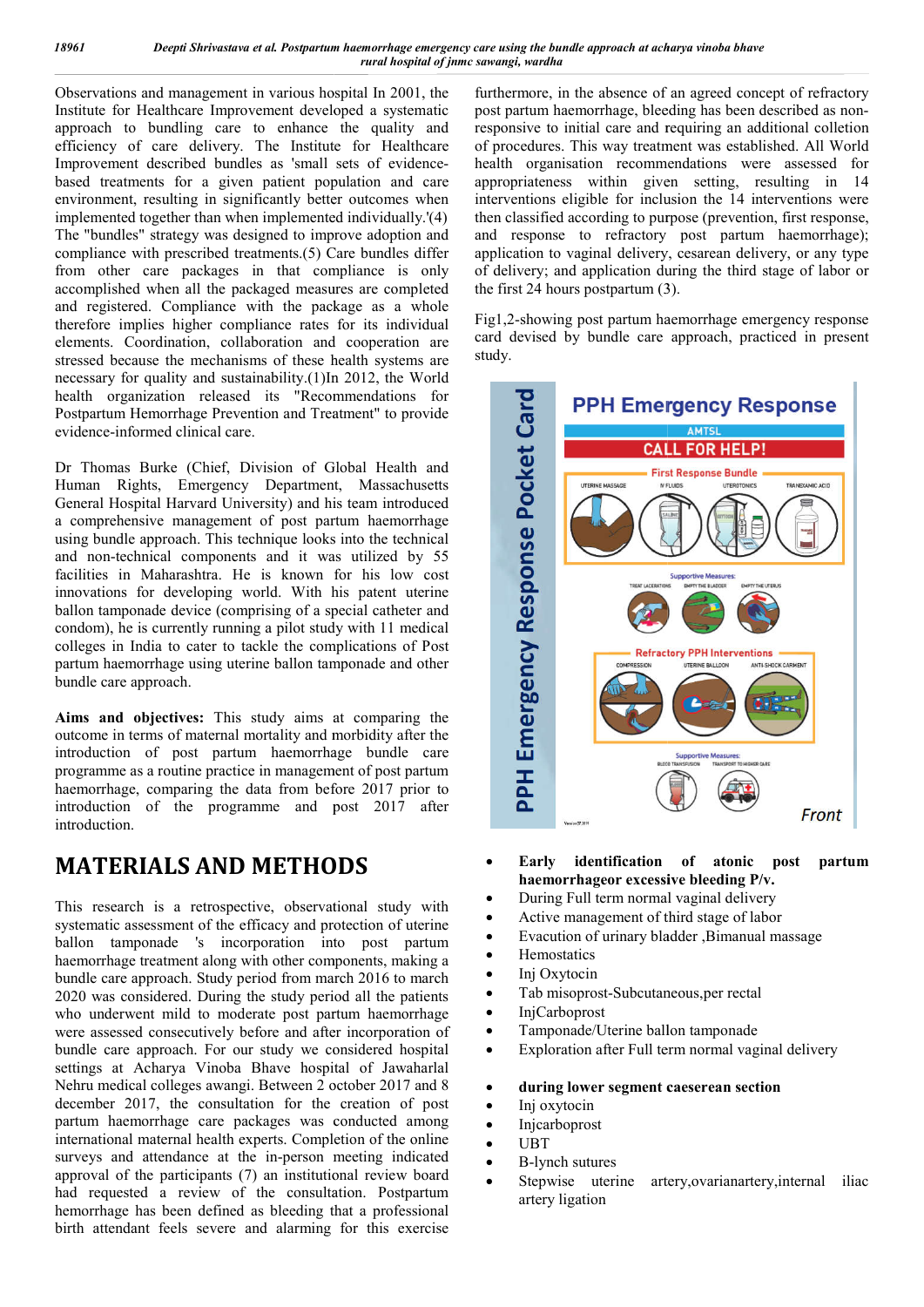- Continous training of Post-graduate/Nursing staff and utilization of Uterine ballon tamponade and practice of placing Uterine ballon tamponade in indicated cases
- Vertical integration program to Primary health care level.
- pocket card (fig1,2)was designed and distributed to all the post graduate students,and nursing staff for prompt care and a similar chart depicting the steps of bundle approach was displayed in labour room as well.

Preventive administration of uterotonic agents immediately after delivery is effective in reducing the occurrence of post partum haemorrhage and is recommended for its routine usage regardless of delivery path. oxytocin is the first-line prophylactic drug that can be delivered either intravenous or intramuscular steadily, regardless of the delivery path. routine cord drainage, managed cord pressure, uterine massage, and routine bladder emptying are not routinely recommended for prevention of post partum haemorrhage after vaginal delivery. placental delivery is recommended after a caesarean delivery by controlled cord traction. since this technique does not impact the occurrence of extreme post partum haemorrhage, regular use of a collector bag to measure postpartum blood loss at vaginal delivery is not systemically recommended.

In cases of open post partum haemorrhage following vaginal delivery, it is advisable to position a blood collection tube. the initial treatment for post partum haemorrhage consists of a manual uterine inspection, along with antibiotic prophylaxis, careful visual evaluation of the lower genital tract, uterine massage, and administration of 5-10 International Units oxytocin steadily injected intravenous or intramuscular, supplemented by a maintenance infusion not to exceed a cumulative 40International Units dose. if oxytocin does not manage bleeding, it is advised to administer carboprost within 30 minutes of diagnosis of post partum haemorrhage. intrauterine balloon tamponade should be performed when carboprost fails and before resorting to either surgery or radiology intervention (professional consensus). fluid resuscitation after first line uterotonics is indicated for chronic post partum haemorrhage, or if clinical indications of severity if all medical management options of control of post partum haemorrhagefail, but is placed in situ, an intervention consisting of inserting a condom attached to a urinary catheter into the uterus and inflating it with fluid to stop postpartum bleeding. If all else fails,as an option of last resort stepwise devascularisation and ligation /obstetric hysterectomy was considered.

**Problem To Solve:** reduction of maternal morbidity and mortality due to post partum haemorrhage by controlling the bleeding as soon as possible and minimize blood loss and the need for advanced care parameters to evaluate hypothesis were the efficacy of bundle treatment were women's age, parity,such as ,the degree of hemorrhage occurred fall in hemoglobin level of more than 2 gm% was observed. need for uterotonics to be used more than necessary according to Active management of third stage of labour criteria, prostaglandin usage,need for supportive measures blood transfusion, uterine balloon tamponade

usage, surgical intervention such as hemostatic sutures, stepwise devasularization and ligation needed, if any.

## **RESULTS**

**Table 1. AGE-wise distribution of Post Partum Haemorrhagecases**

|      | $20-25$ years | $26-30$ years $31-35$ years | $>36$ years |
|------|---------------|-----------------------------|-------------|
| 2016 |               |                             |             |
| 2017 |               |                             |             |
| 2018 |               |                             |             |
| 2019 |               |                             |             |
| 2020 |               |                             |             |

| Table 2. Parity wise distribution of Post Partum |
|--------------------------------------------------|
| <b>Haemorrhagecases</b>                          |

|      | Nulliparous | Multipararous |
|------|-------------|---------------|
| 2016 | 6           | 16            |
| 2017 |             | 17            |
| 2018 | 5           | 16            |
| 2019 | ٩           | 12            |
| 2020 |             |               |

**ADDITIONAL ADVANTAGES OF BUNDLE APPROACH:** Bundle approach and placement of Uterine balloon tamponadedevice were used in following instances,of unusual causation of post partumhemorrhage

- Bicornuate Uterus With Vaginal Delivery
- Cervical Ectopic pregnancy
- Unicornuate Uterus With Vaginal Breech Delivery
- Placenta Accreta
- After Manual Removal Of Placenta In Twin Pregnancy

# **DISCUSSION**

A systematic approach was used to review the care bundle literature to establish care packages for atonic post partum haemorrhage following vaginal delivery, the elements of which were focused on who-recommended post partum haemorrhage procedures. The definition of a patient care bundle was adapted from the international health institute bundle concept as "a restricted range of evidence-based treatments for a given patient population and environment, procedure, or treatment."(8) through online and face-to - face consultations, a group of post partum haemorrhage experts reached consensus on a first response package of post partum haemorrhage, consisting of uterotonic, isotonic crystalloid intravenous fluids, uterine fluids.

The discussion around the response to refractory post partum haemorrhage bundle, which included bimanual uterine compression, aortic compression, uterine balloon tamponade, and non-pneumatic anti shock garment, in addition to continuing with intravenous fluids, uterotonics, and tranaxemic acid raised some controversy, although the majority of the group was in agreement about adopting it as a bundle (9). Developing and implementing the packages does not preclude care professionals from making a comprehensive examination of post partum haemorrhage's etiology until they interfere. (2) while both tranaxemic acid and non-pneumatic anti shock garment may be useful for non-atonic obstetric hemorrhageetiologies, we note that these bundles are recommended for uterine atony.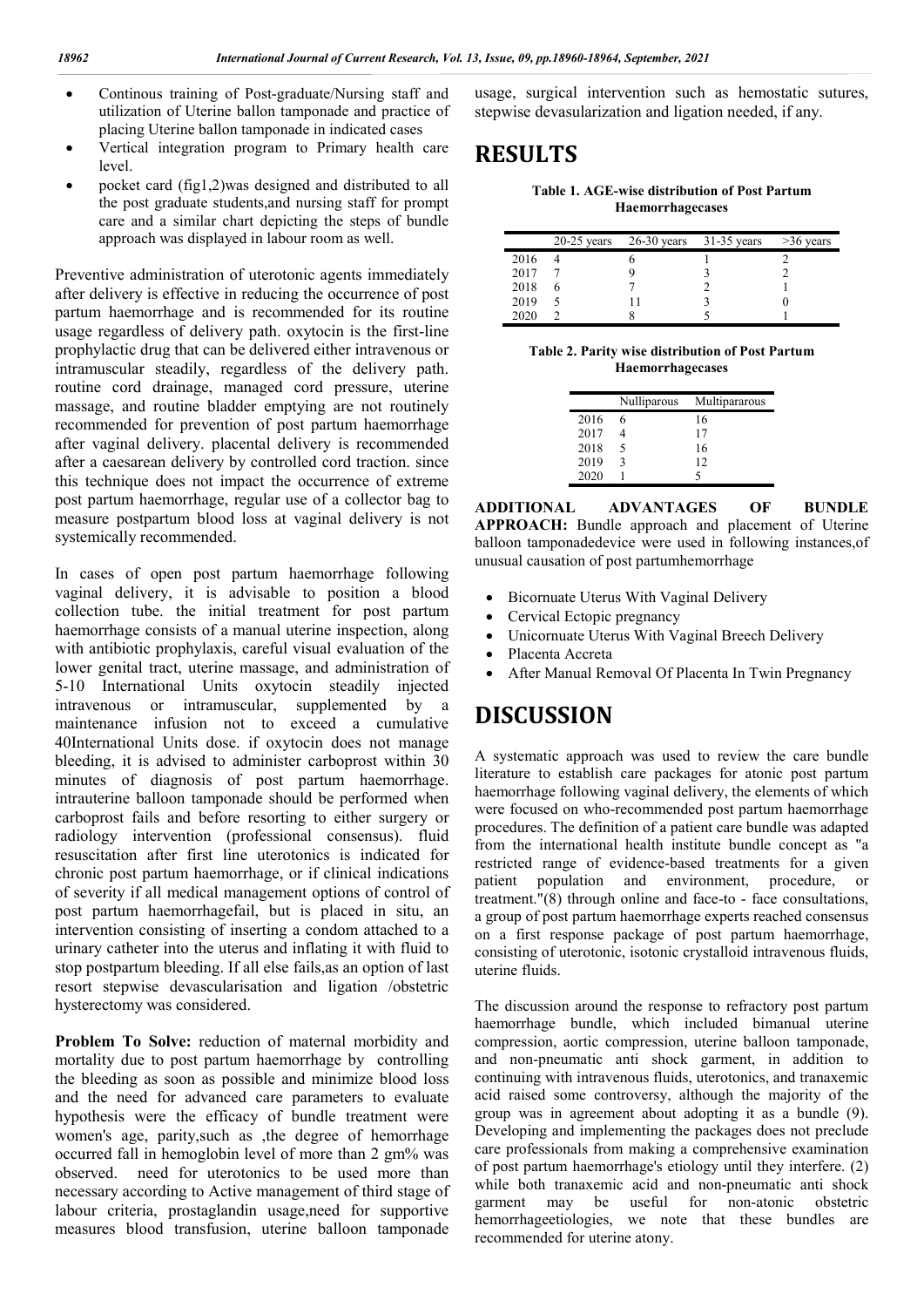#### **Table 3. Showing the comparative data of usage of blood and components and blood loss prior to and after implementation of bundle care approach**

|      | Number of blood transfusions required [on<br>an average post partum | Number of cases showing fall in Hb $[>2gm\%]$ after<br>delivery due to post partum haemorrhage |
|------|---------------------------------------------------------------------|------------------------------------------------------------------------------------------------|
| 2016 |                                                                     |                                                                                                |
| 2017 |                                                                     |                                                                                                |
| 2018 |                                                                     |                                                                                                |
| 2019 |                                                                     |                                                                                                |
| 2020 |                                                                     |                                                                                                |

#### **Table 4. Showing Number Of Cases Of Post Partum Haemorrhage And Various Interventions Done For The Same**

| Year | Number Of<br>Deliveries | Usage Of No. Of<br>Uterine Ballon<br>Tamponade Cases | Operations ForPost Partum Haemorrhage.<br>[Devascularisation And Ligation Of Arteries] | No. Of Cases Wherein<br>Emergency<br><b>Hysterectomy Done</b> | Maternal Mortality Due<br>To Post Partum<br>Haemorrhage |
|------|-------------------------|------------------------------------------------------|----------------------------------------------------------------------------------------|---------------------------------------------------------------|---------------------------------------------------------|
| 2016 | 2677                    | Nil                                                  |                                                                                        |                                                               |                                                         |
| 2017 | 2891                    |                                                      |                                                                                        |                                                               |                                                         |
| 2018 | 2994                    |                                                      |                                                                                        |                                                               |                                                         |
| 2019 | 2347                    |                                                      |                                                                                        |                                                               |                                                         |
| 2020 | 2874                    |                                                      |                                                                                        |                                                               |                                                         |

**Table 5. Comparison between usage of uterotonics with and without Uterine balloon tamponade resulting on Post Partum Haemorrhage**

| vear | usage of         | usage of uterotonics with Uterine | maternal mortality due to Post Partum |
|------|------------------|-----------------------------------|---------------------------------------|
|      | uterotonics only | balloon tamponade                 | Haemorrhage                           |
| 2016 | 24               | nıl                               |                                       |
| 2017 | 28               |                                   |                                       |
| 2018 | 16               |                                   |                                       |
| 2019 |                  |                                   |                                       |
| 2020 | I O              |                                   |                                       |

While the proposed packages of treatment are based on rigorously validated guidelines based on evidence, they have yet to be tested and assessed as a strategy for improving post partum haemorrhage clinical care (10) according to who consultation on post partum haemorrhage care of 2020 the definition of two care bundles for facility implementation. the "first response to post partum haemorrhage bundle" comprises uterotonics, isotonic crystalloids, tranexamic acid, and uterine massage. the "response to refractory post partum haemorrhage bundle" comprises compressive measures (aortic or bimanual uterine compression), the non- pneumatic antishock garment, and intrauterine balloon tamponade advocacy, training, teamwork, communication, and use of best clinical practices were defined as post partum haemorrhage bundle supporting elements.

It was inferred from this study according to bundle approach that, the use intravenous oxytocin is the approved uterotonic medication for the treatment of post partum haemorrhage. if intravenous oxytocin is unavailable, or if the bleeding does not react to oxytocin, it is advised to use intravenous ergometrine, fixed dose oxytocin-ergometrine, or prostaglandin (including sublingual misoprostol, 800 μg).usage of uterine balloon tamponade single handedly has been able to make a drastic change in reduction of incidence of post partum haemorrhage (11) out of 24 cases of post partumhaemorrhage in 2019, ubtplacement was successful in 23 cases as uterine balloon placement was successful and prevented excessive blood loss as procedure to place uterine balloon is very easy and fast, and thus prevented the hypotension and requirement of blood transfusion,in one scenario, uterine balloon placement was a failure as balloon deflated within 5 hours of placement and therefore the infusion of oxytocin tended to sustain the tone of the uterus for the next 24 hours.

#### **Conclusion**

The bundle approach is apparently found to be remarkably helpful in prevention of post partum haemorrhage and cutting down the need for surgical intervention although statistical significance could not be established. management of post partum haemorrhage in systemic and structured way as used in the present study was of great help in timely intervention such that judgment on prophylactic steps or decision on hysterectomy can be preserved. if patient is hemodynamically stable then ubt is the first choice after medical management, when the patient starts bleeding, vital assessment of hemodynamic condition needs to be done uterineballon tamponade has no doubt proved to be beneficial in preventing post partumhemorrhage in typical cases as well as non typical cases which could have led to post partum haemorrhage.

#### **Future recommendations**

Factors to be assessed include amount of haemorrahage, relative to the individual interventions. It's necessary to recognize the views of health care planners, practitioners and users. Although the trainees were given instruction, they lacked initiative. Emergency helpline received very few calls which were not so important to the project. Given these considerations, there will be a need for implementation research to determine if the bundle approach will ultimately make a difference in saving women's lives from post partum haemorrhage.

#### **ACKNOWLEDGEMENT**

The authors would like to gratefully acknowledge gratitude to Dr. T. Burke, Dr. Melody, Dr. Lori, Dr. Motrayee and Dr